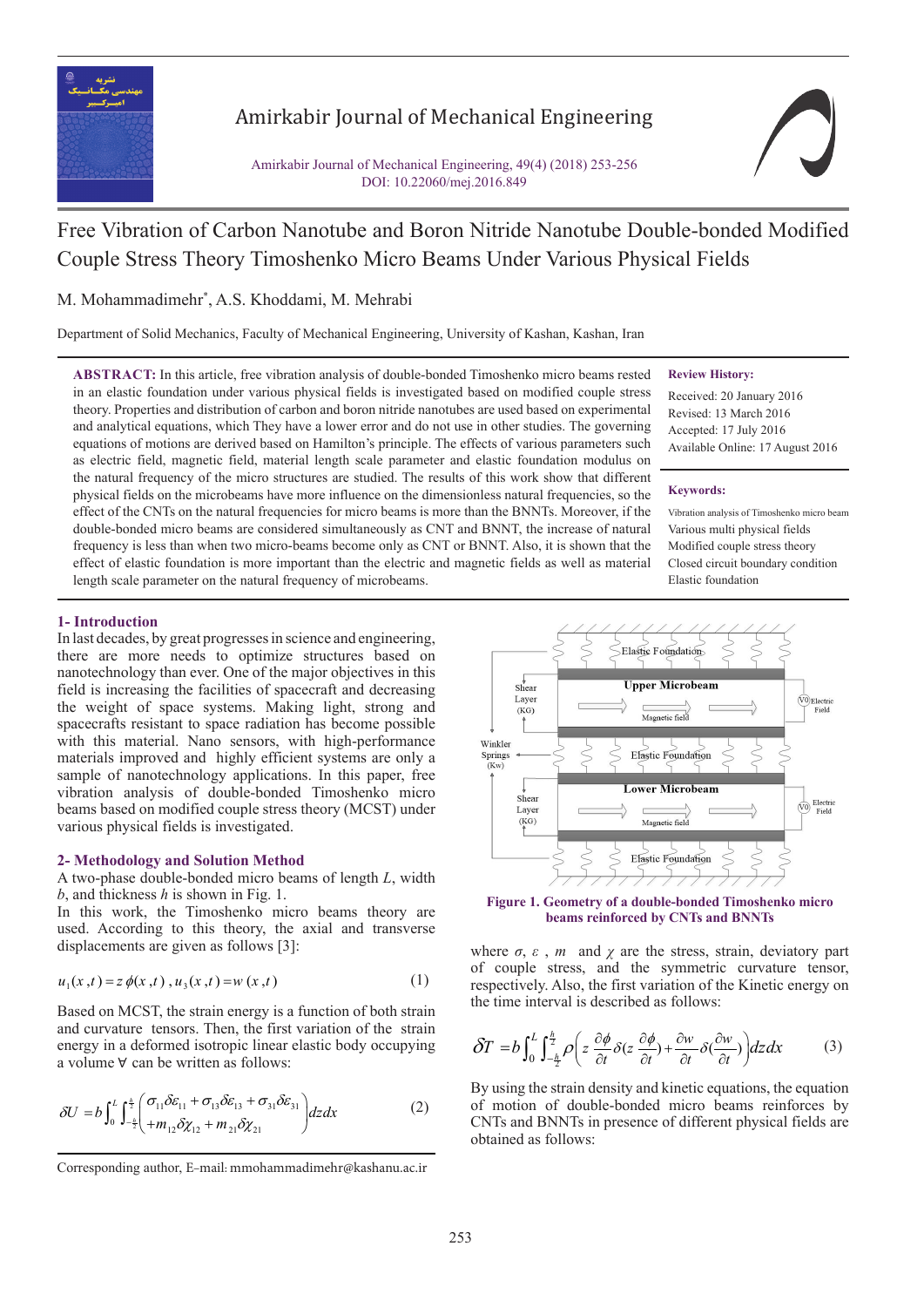M. Mohammadimehr et al., Amirkabir J. Mech. Eng  
\n
$$
-(\left(EI\right)_{eq} + 2S_1(EQI)_{eq} + 2S_2(EPI)_{eq} + \frac{1}{4}\left(a_2A\right)_{eq}\right) \frac{\partial^2 \phi_1}{\partial x^2}
$$
\n
$$
+\left(\frac{1}{2}k\left(\mu A\right)_{eq}\right)\left(\phi_1 + \frac{\partial w_1}{\partial x}\right) + \left(\frac{1}{4}\left(a_2A\right)_{eq}\right) \frac{\partial^3 w_1}{\partial x^3}
$$
\n
$$
+(\rho I)_{eq} \frac{\partial^2 \phi_1}{\partial t^2} = 0
$$
\n(A-a)

$$
+\left(\frac{1}{2}k\left(\mu A\right)_{eq}\right)\left(\phi_{1} + \frac{\partial w_{1}}{\partial x}\right) + \left(\frac{1}{4}(a_{2}A)_{eq}\right)\frac{\partial^{3}w_{1}}{\partial x^{3}}
$$
\n
$$
+\left(\rho I\right)_{eq}\frac{\partial^{2}\phi_{1}}{\partial t^{2}} = 0
$$
\n
$$
\left(-\frac{1}{4}(a_{2}A)_{eq}\right)\frac{\partial^{3}\phi_{1}}{\partial x^{3}} - \left(\frac{1}{2}k\left(\mu A\right)_{eq}\right)\frac{\partial\phi_{1}}{\partial x} + \left(\frac{1}{4}(a_{2}A)_{eq}\right)\frac{\partial^{4}w_{1}}{\partial x^{4}}
$$
\n
$$
-\left(\frac{1}{2}k\left(\mu A\right)_{eq}\right)\frac{\partial^{3}w_{1}}{\partial x^{2}} + k_{w}\left(2w_{1} - w_{2}\right) + k_{q}\left(\frac{\partial^{3}w_{2}}{\partial x^{2}} - 2\frac{\partial^{2}w_{1}}{\partial x^{2}}\right) \quad (4-b)
$$
\n
$$
+\left(\rho A\right)_{eq}\frac{\partial^{2}w_{1}}{\partial t^{2}} = 0
$$

$$
-(\left(EI\right)_{eq} + 2S_3(EQI)_{eq} + 2S_4(EPI)_{eq} + \frac{1}{4}(a_2A)_{eq} \frac{\partial^2 \phi_2}{\partial x^2} + \left(\frac{1}{2}k\left(\mu A\right)_{eq}\right)\left(\phi_2 + \frac{\partial w_2}{\partial x}\right) + \left(\frac{1}{4}(a_2A)_{eq}\right)\frac{\partial^3 w_2}{\partial x^3} + (\rho I)_{eq}\frac{\partial^2 \phi_2}{\partial t^2} = 0
$$
\n
$$
\left(-\frac{1}{4}(a_2A)_{eq}\right)\frac{\partial^3 \phi_2}{\partial x^3} - \left(\frac{1}{2}k\left(\mu A\right)_{eq}\right)\frac{\partial \phi_2}{\partial x} + \left(\frac{1}{4}(a_2A)_{eq}\right)\frac{\partial^4 w_2}{\partial x^4}
$$
\n
$$
(1, 2)_{eq} = 0
$$

$$
\left(-\frac{1}{4}(a_2A)_{eq}\right)\frac{\partial^3 \phi_2}{\partial x^3} - \left(\frac{1}{2}k(\mu A)_{eq}\right)\frac{\partial \phi_2}{\partial x} + \left(\frac{1}{4}(a_2A)_{eq}\right)\frac{\partial^4 w_2}{\partial x^4}
$$
  
\n
$$
-\left(\frac{1}{2}k(\mu A)_{eq}\right)\frac{\partial^2 w_2}{\partial x^2} + k_w(2w_2 - w_1) + k_G\left(\frac{\partial^2 w_1}{\partial x^2} - 2\frac{\partial^2 w_2}{\partial x^2}\right)
$$
 (4-d)  
\n
$$
+(\rho A)_{eq}\frac{\partial^2 w_2}{\partial t^2} = 0
$$
  
\nBy defining the governing equations of motions, the Navier's solution procedure is employed to obtain the analytical solution. For this purpose, the displacement functions are expressed as a product of undetermined coefficients and known trigonometric functions in a way that satisfies the

By defining the governing equations of motions, the Navier's<br>solution procedure is employed to obtain the analytical solution. For this purpose, the displacement functions are<br>expressed as a product of undetermined coefficients and<br>known trigonometric functions in a way that satisfies the expressed as a product of undetermined coefficients and<br>known trigonometric functions in a way that satisfies the displacement field are assumed  $[2]$ : ∞<br>solution. For solution. For this purpose, the displacement functions are expressed as a product of undetermined coefficients and  $\frac{1}{2}k(\mu A)_{eq}$   $\frac{1}{2}\pi^2 + k_w (2w_2 - w_1)$ <br>  $(\rho A)_{eq} \frac{\partial^2 w_2}{\partial t^2} = 0$ <br> *w* defining the governing equation<br>
alution procedure is employs<br>
alution. For this purpose, the pressed as a product of un oduct of undetern<br>ric functions in a<br>ms. The followin<br>are assumed [2]: Solution. For this<br>solution. For this<br>expressed as a p<br>known trigonome<br>governing equation  $2w_2 - w_1 + k_G \left(\frac{1}{6x^2} - 2\frac{2}{6x^2}\right)$  (4-d)<br>
ong equations of motions, the Navier<br>
employed to obtain the analytica<br>
ose, the displacement functions are<br>
t of undetermined coefficients and<br>
unctions in a way that satis Reference the assumed and *a* and *a* all the stations are governing equations. The following expansions of the displacement field are assumed [2]: solution proce<br>solution. For t

$$
\begin{cases}\n(w_1, w_2) = \sum_{m=1}^{\infty} (B_m, D_m) \sin(\frac{m \pi x}{L}) e^{i \omega t} \\
(\phi_1, \phi_2) = \sum_{m=1}^{\infty} (A_m, C_m) \cos(\frac{m \pi x}{L}) e^{i \omega t}\n\end{cases}
$$
\n(5)

# **3- Results and Discussion**<br>In this mark it is accumed that the m

**In this work, it is assumed that the micro beams are reinforced by CNTs and BNNTs that their properties are used based on** In this work, it is assumed that the micro-beams are reinforced<br>by CNTs and BNNTs that their properties are used based on<br>*experimental* and enalytical equations [1]. experimental and analytical equations [1]:

$$
E = 307.26 \times T^{0.84} \nu^{1.54} \zeta^3 + 2.577 \times T^{0.64} \nu^{1.36} \zeta^2
$$
  
+7.786×T<sup>0.61</sup> \nu<sup>1.22</sup> \zeta + 1.325×T<sup>-0.28</sup> \nu<sup>1.18</sup> (6)

Also, according to Table 1 the electric and magnetic fields are applied on the both of micro beams that the effects of both fields are compared in this work.

Fig. 2. shows the effects of CNTs and BNNTS on the natural frequencies of Timoshenko micro beams. it is observed that if

**Table 1. Applying the physical fields on the Timoshenko micro beams reinforced by CNTs and BNNTs**

| Both of upper and lower micro beams<br>in presence of electric field       |  |  |
|----------------------------------------------------------------------------|--|--|
| Upper and lower in presence of electric<br>and magnetic field respectively |  |  |
| Upper and lower in presence of<br>magnetic and electric field respectively |  |  |
| Both of upper and lower micro beams<br>in presence of magnetic field       |  |  |

the micro beams are considered by CNT with the presence of magnetic fields, increasing the natural frequencies are more than when the micro beams are considered by the BNNTs with the presence of electric field. Moreover, if the doublebonded micro beams are reinforced simultaneously by CNT and BNNT under the electric and magnetic fields, the increasing of natural frequency is less than when two micro beams reinforced only by CNTs or BNNTs. The effect of elastic foundation on the free vibration behavior of doublebonded Timoshenko micro beams reinforced by CNTs and BNNTs is depicted in Fig. 3. It can be seen that the maximum natural frequency occurred in presence of Winkler and Pasternak foundation. If the Pasternak shear modulus does not existence, natural frequencies reduce drastically.



**Figure 2. The effect of nanotubes properties and different fields on the natural frequencies**



**Figure 3. Effect of elastic coefficient on the natural frequencies**

#### **4- Conclusions**

In this article, the free vibration analysis of double-bonded Timoshenko micro beams in an elastic medium was studied based MCST. The obtained results can be summarized as